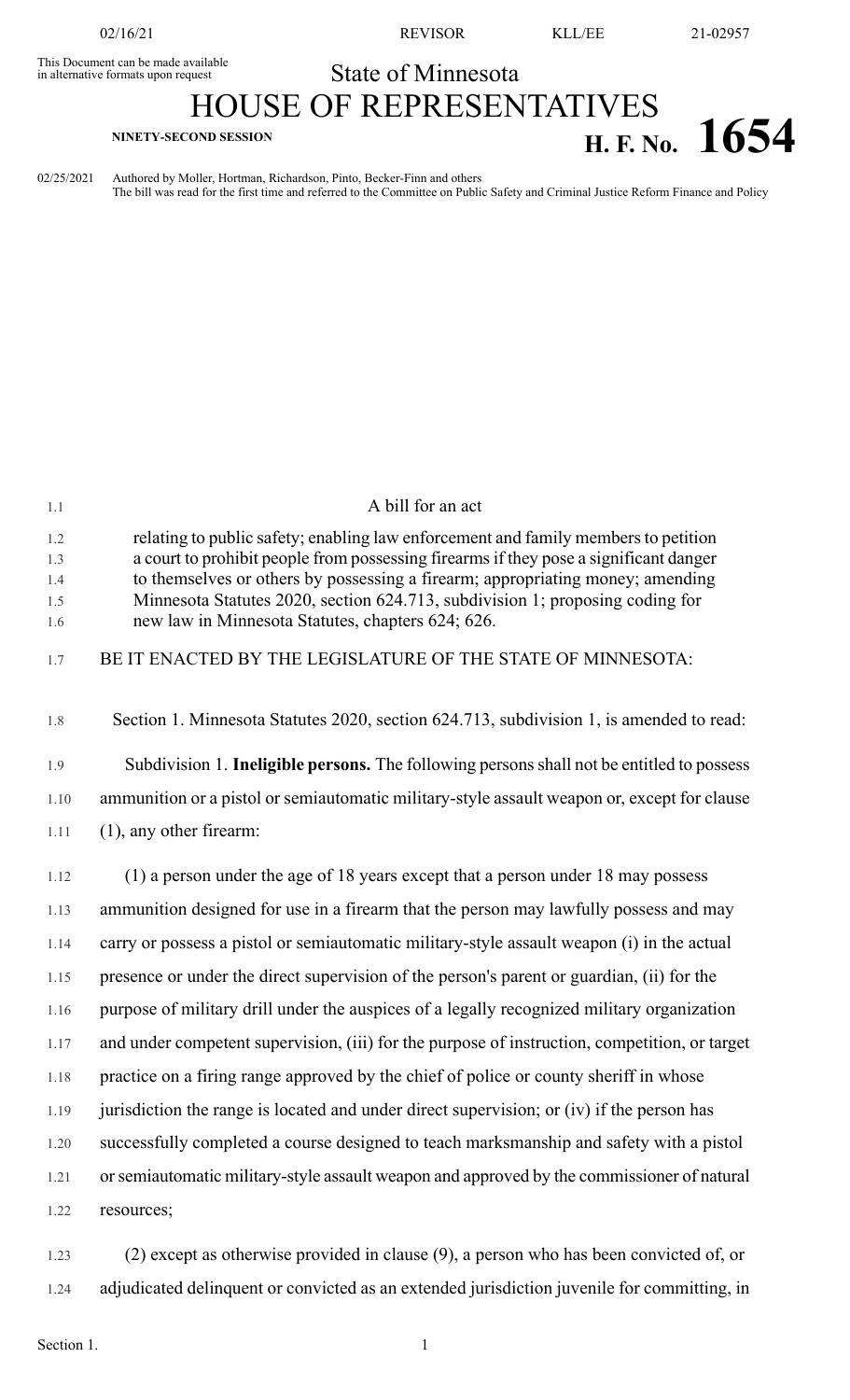2.1 this state or elsewhere, a crime of violence. For purposes of this section, crime of violence 2.2 includes crimes in other states or jurisdictions which would have been crimes of violence 2.3 as herein defined if they had been committed in this state;

2.4 (3) a person who is or has ever been committed in Minnesota or elsewhere by a judicial 2.5 determination that the person is mentally ill, developmentally disabled, or mentally ill and 2.6 dangerous to the public, as defined in section 253B.02, to a treatment facility, or who has 2.7 ever been found incompetent to stand trial or not guilty by reason of mental illness, unless 2.8 the person's ability to possess a firearm and ammunition has been restored under subdivision 2.9 4;

2.10 (4) a person who has been convicted in Minnesota or elsewhere of a misdemeanor or 2.11 gross misdemeanor violation of chapter 152, unless three years have elapsed since the date 2.12 of conviction and, during that time, the person has not been convicted of any other such 2.13 violation of chapter 152 or a similar law of another state; or a person who is or has ever 2.14 been committed by a judicial determination for treatment for the habitual use of a controlled 2.15 substance or marijuana, as defined in sections 152.01 and 152.02, unlessthe person's ability 2.16 to possess a firearm and ammunition has been restored under subdivision 4;

2.17 (5) a person who has been committed to a treatment facility in Minnesota or elsewhere 2.18 by a judicial determination that the person is chemically dependent as defined in section 2.19 253B.02, unless the person has completed treatment or the person's ability to possess a 2.20 firearm and ammunition has been restored under subdivision 4. Property rights may not be 2.21 abated but access may be restricted by the courts;

2.22 (6) a peace officer who is informally admitted to a treatment facility pursuant to section 2.23 253B.04 for chemical dependency, unless the officer possesses a certificate from the head 2.24 of the treatment facility discharging or provisionally discharging the officer from the 2.25 treatment facility. Property rights may not be abated but access may be restricted by the 2.26 courts;

2.27 (7) a person, including a person under the jurisdiction of the juvenile court, who has 2.28 been charged with committing a crime of violence and has been placed in a pretrial diversion 2.29 program by the court before disposition, until the person has completed the diversion program 2.30 and the charge of committing the crime of violence has been dismissed;

2.31 (8) except as otherwise provided in clause (9), a person who has been convicted in 2.32 another state of committing an offense similar to the offense described in section 609.224, 2.33 subdivision 3, against a family or household member or section 609.2242, subdivision 3, 2.34 unlessthree years have elapsed since the date of conviction and, during that time, the person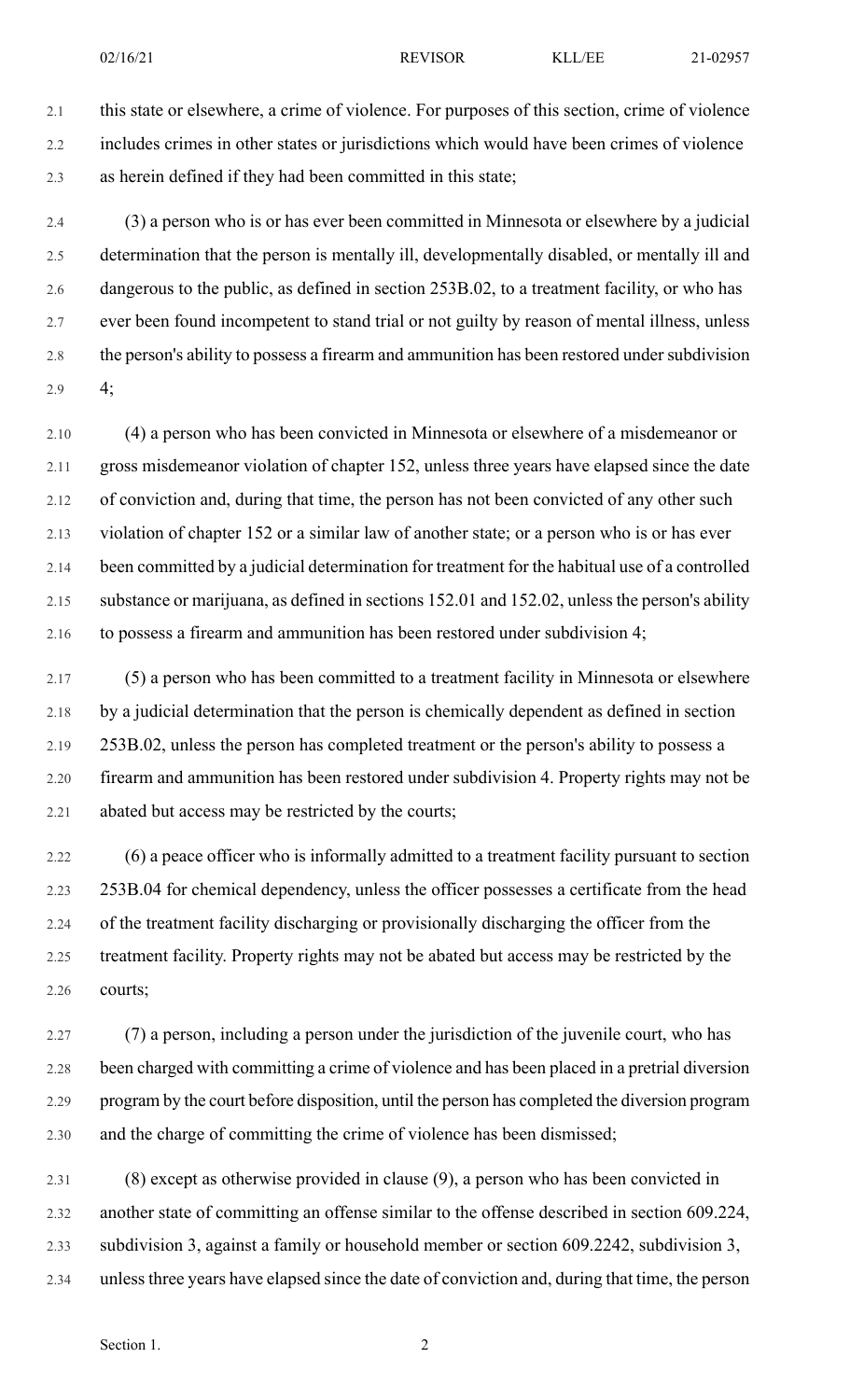3.1 has not been convicted of any other violation of section 609.224, subdivision 3, or 609.2242, 3.2 subdivision 3, or a similar law of another state; 3.3 (9) a person who has been convicted in this state or elsewhere of assaulting a family or 3.4 household member and who was found by the court to have used a firearm in any way 3.5 during commission of the assault is prohibited from possessing any type of firearm or 3.6 ammunition for the period determined by the sentencing court;  $3.7 \qquad (10)$  a person who: 3.8 (i) has been convicted in any court of a crime punishable by imprisonment for a term 3.9 exceeding one year; 3.10 (ii) is a fugitive from justice as a result of having fled from any state to avoid prosecution 3.11 for a crime or to avoid giving testimony in any criminal proceeding; 3.12 (iii) is an unlawful user of any controlled substance as defined in chapter 152; 3.13 (iv) has been judicially committed to a treatment facility in Minnesota or elsewhere as 3.14 a person who is mentally ill, developmentally disabled, or mentally ill and dangerous to the 3.15 public, as defined in section 253B.02; 3.16 (v) is an alien who is illegally or unlawfully in the United States; 3.17 (vi) has been discharged from the armed forces of the United States under dishonorable 3.18 conditions; 3.19 (vii) has renounced the person's citizenship having been a citizen of the United States; 3.20 or 3.21 (viii) is disqualified from possessing a firearm under United States Code, title 18,section 3.22 922 $(g)(8)$  or (9), as amended through March 1, 2014; 3.23 (11) a person who has been convicted of the following offenses at the gross misdemeanor 3.24 level, unless three years have elapsed since the date of conviction and, during that time, the 3.25 person has not been convicted of any other violation of these sections: section 609.229 3.26 (crimes committed for the benefit of a gang); 609.2231, subdivision 4 (assaults motivated 3.27 by bias); 609.255 (false imprisonment); 609.378 (neglect or endangerment of a child); 3.28 609.582, subdivision 4 (burglary in the fourth degree); 609.665 (setting a spring gun); 609.71 3.29 (riot); or 609.749 (harassment or stalking). For purposes of this paragraph, the specified 3.30 gross misdemeanor convictions include crimes committed in other states or jurisdictions 3.31 which would have been gross misdemeanors if conviction occurred in this state; 02/16/21 REVISOR KLL/EE 21-02957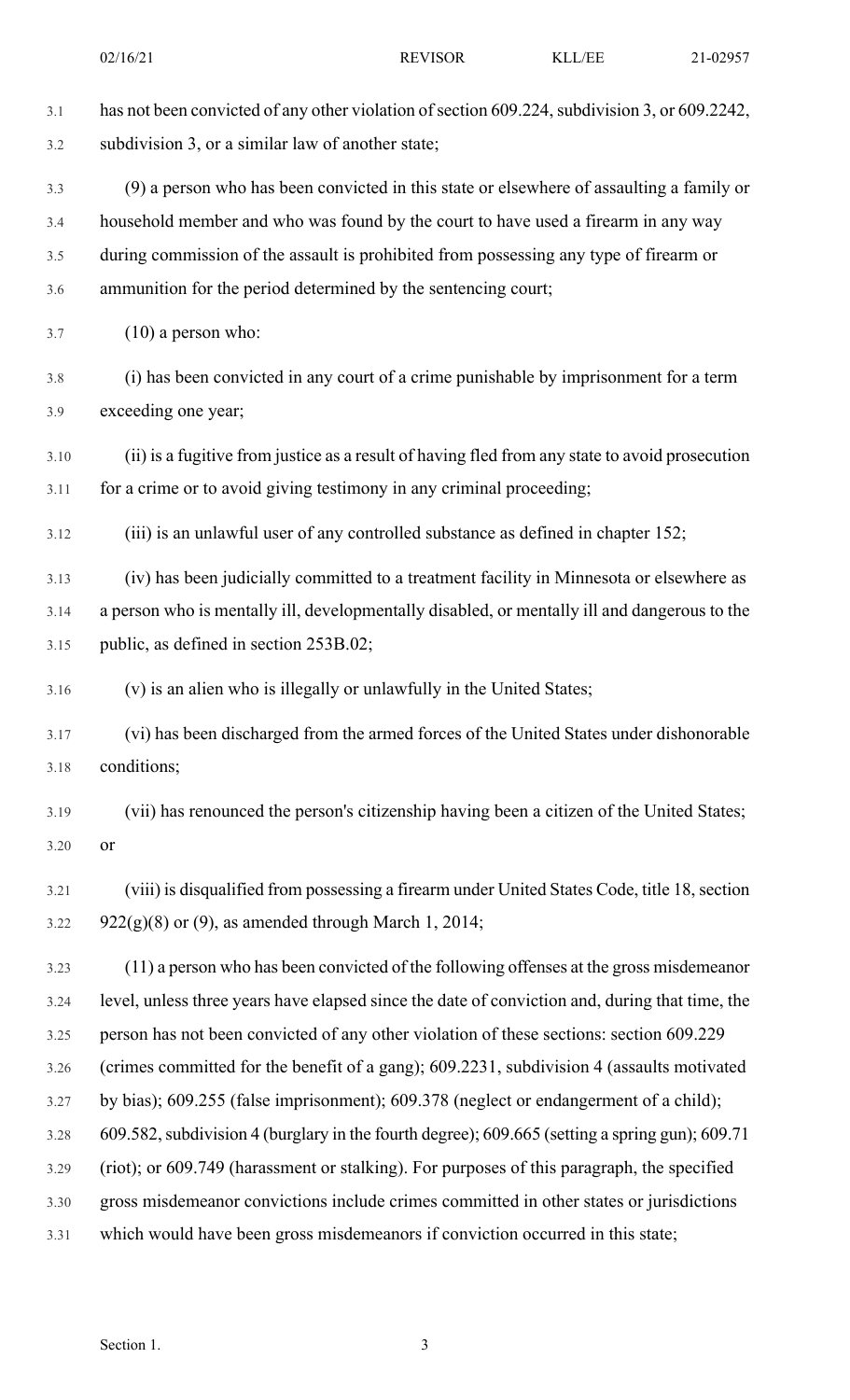02/16/21 REVISOR KLL/EE 21-02957



4.30 (4) a person involved in a significant romantic or sexual relationship with the respondent.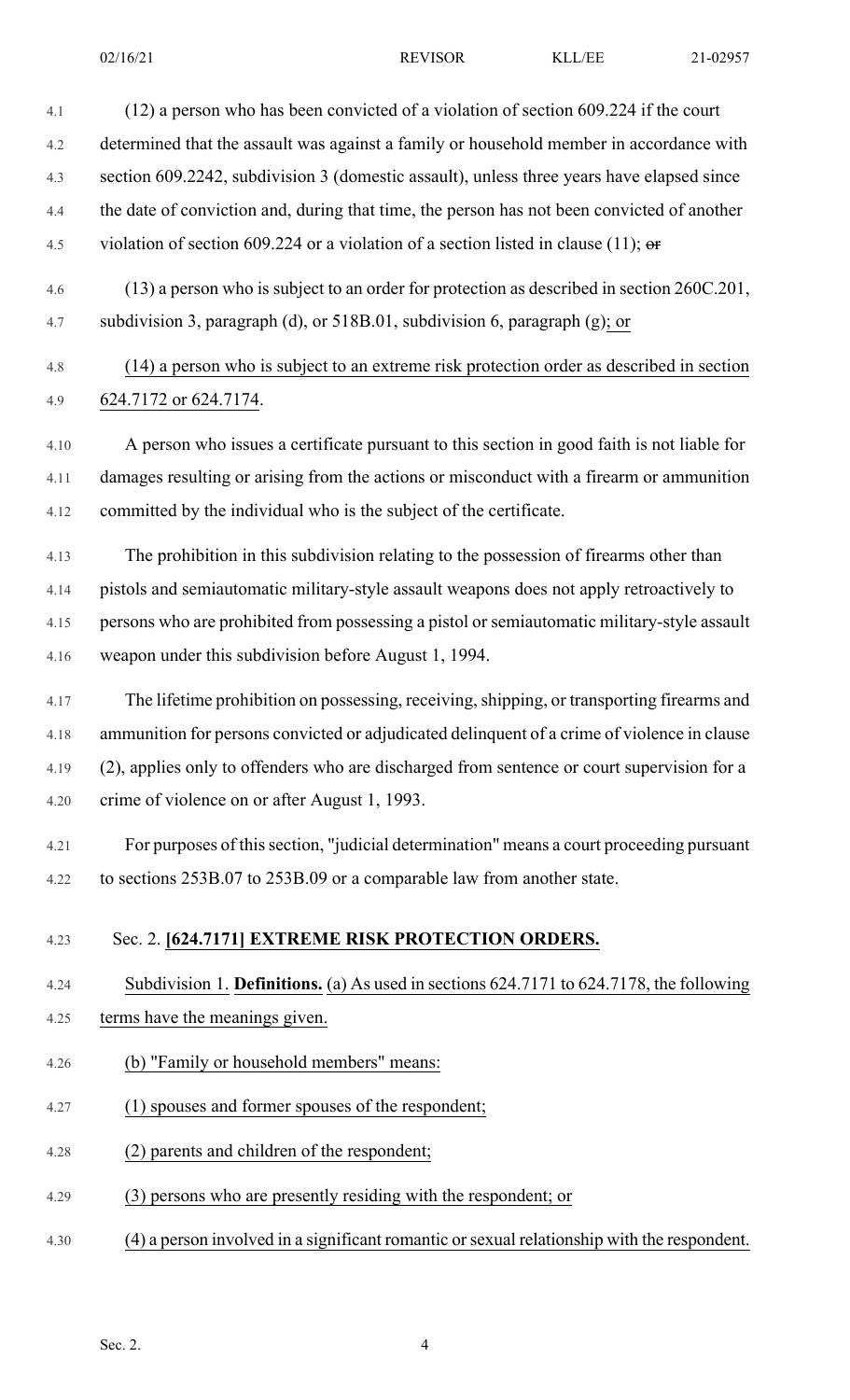| 5.1  | In determining whether persons are in a significant romantic or sexual relationship under          |
|------|----------------------------------------------------------------------------------------------------|
| 5.2  | clause (4), the court shall consider the length of time of the relationship; type of relationship; |
| 5.3  | and frequency of interaction between the parties.                                                  |
| 5.4  | (c) "Firearm" has the meaning given in section 609.666, subdivision 1, paragraph (a).              |
| 5.5  | Subd. 2. Court jurisdiction. An application for relief under this section shall be filed           |
| 5.6  | in the county of residence of the respondent. Actions under this section shall be given docket     |
| 5.7  | priorities by the court.                                                                           |
| 5.8  | Subd. 3. Information on petitioner's location or residence. Upon the petitioner's                  |
| 5.9  | request, information maintained by the court regarding the petitioner's location or residence      |
| 5.10 | is not accessible to the public and may be disclosed only to court personnel or law                |
| 5.11 | enforcement for purposes of service of process, conducting an investigation, or enforcing          |
| 5.12 | an order.                                                                                          |
| 5.13 | Subd. 4. Generally. (a) There shall exist an action known as a petition for an extreme             |
| 5.14 | risk protection order, which order shall enjoin and prohibit the respondent from possessing        |
| 5.15 | firearms for a fixed period.                                                                       |
| 5.16 | (b) A petition for relief under sections $624.7171$ to $624.7178$ may be made by the chief         |
| 5.17 | law enforcement officer, a designee or a city or county attorney, any family or household          |
| 5.18 | members of the respondent, or a guardian, as defined in section 524.1-201, clause (27), of         |
| 5.19 | the respondent.                                                                                    |
| 5.20 | (c) A petition for relief shall allege that the respondent poses a significant danger of           |
| 5.21 | bodily harm to self or to other persons by possessing a firearm. The petition shall be             |
| 5.22 | accompanied by an affidavit made under oath stating specific facts and circumstances               |
| 5.23 | forming a basis to allege that an extreme risk protection order should be granted. The affidavit   |
| 5.24 | may include but is not limited to evidence showing any of the factors described in section         |
| 5.25 | 624.7172, subdivision 2.                                                                           |
| 5.26 | (d) A petition for emergency relief under section 624.7174 shall additionally allege that          |
| 5.27 | the respondent presents an immediate and present danger of bodily harm.                            |
| 5.28 | (e) A petition for relief must describe, to the best of the petitioner's knowledge, the types      |
| 5.29 | and location of any firearms believed by the petitioner to be possessed by the respondent.         |
| 5.30 | (f) The court shall provide simplified forms and clerical assistance to help with the              |
| 5.31 | writing and filing of a petition under this section.                                               |
| 5.32 | (g) The state court administrator shall create all forms necessary under sections 624.7171         |
| 5.33 | to 624.7178.                                                                                       |

Sec. 2. 5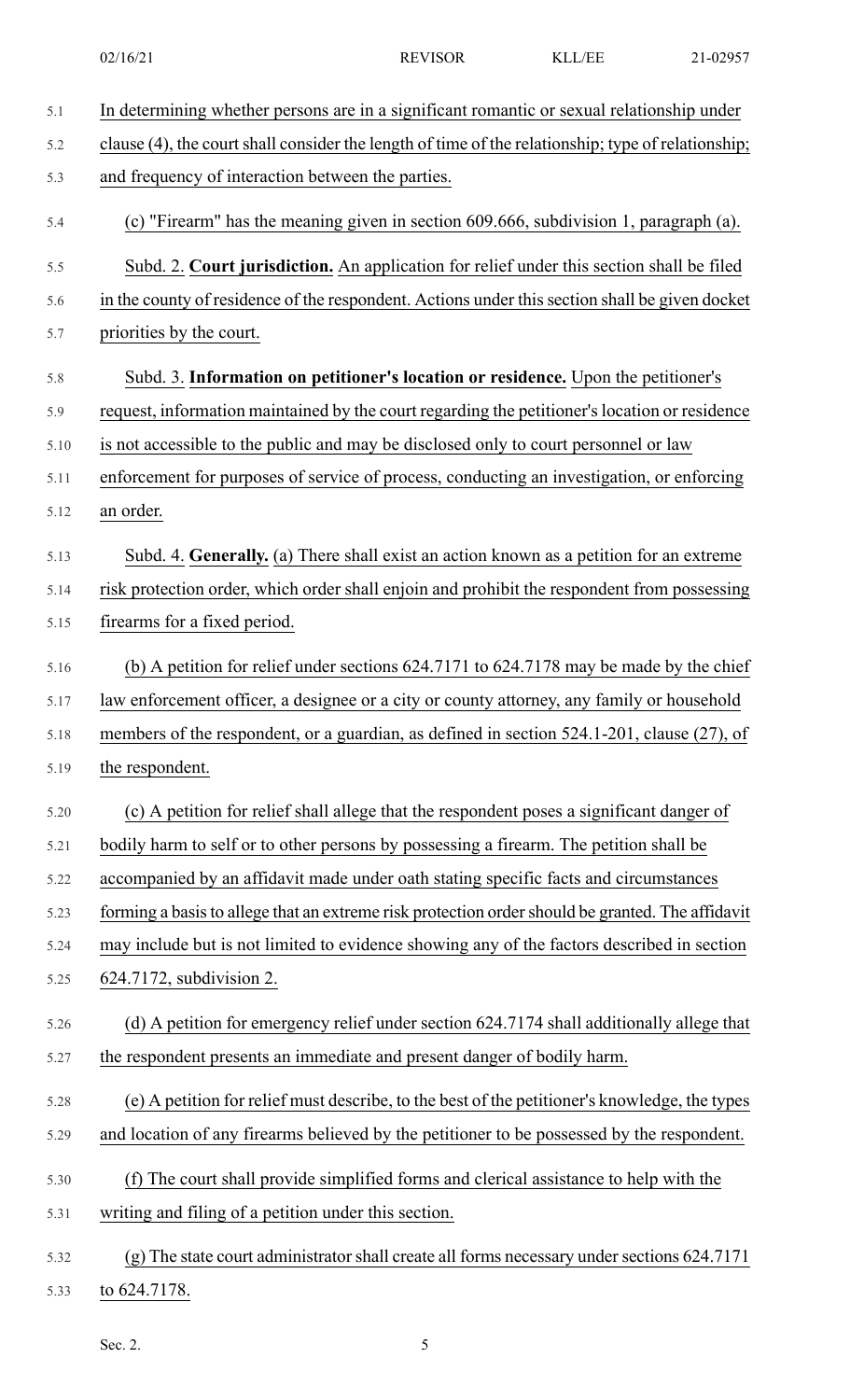| 6.1  | (h) The filing fees for an extreme risk protection order under this section are waived for       |
|------|--------------------------------------------------------------------------------------------------|
| 6.2  | the petitioner and respondent. The court administrator, the sheriff of any county in this state, |
| 6.3  | and other law enforcement and corrections officers shall perform their duties relating to        |
| 6.4  | service of process without charge to the petitioner. The court shall direct payment of the       |
| 6.5  | reasonable costs of service of process if served by a private process server when the sheriff    |
| 6.6  | or other law enforcement or corrections officer is unavailable or if service is made by          |
| 6.7  | publication, without requiring the petitioner to make application under section 563.01.          |
| 6.8  | (i) The court shall advise the petitioner of the right to serve the respondent by alternate      |
| 6.9  | notice under section 624.7172, subdivision 1, paragraph (e), if the respondent is avoiding       |
| 6.10 | personal service by concealment or otherwise, and shall assist in the writing and filing of      |
| 6.11 | the affidavit.                                                                                   |
| 6.12 | (j) The court shall advise the petitioner of the right to request a hearing under section        |
| 6.13 | 624.7174, paragraph (c). If the petitioner does not request a hearing, the court shall advise    |
| 6.14 | the petitioner that the respondent may request a hearing and that notice of the hearing date     |
| 6.15 | and time will be provided to the petitioner by mail at least five days before the hearing.       |
| 6.16 | (k) An extreme risk protection order issued under sections 624.7171 to 624.7178 applies          |
| 6.17 | throughout the state.                                                                            |
| 6.18 | (1) Any proceeding under sections $624.7171$ to $624.7178$ shall be in addition to other         |
| 6.19 | civil or criminal remedies.                                                                      |
| 6.20 | (m) All health records and other health information provided in a petition or considered         |
| 6.21 | as evidence in a proceeding under sections 624.7171 to 624.7178 shall be protected from          |
| 6.22 | public disclosure but may be provided to law enforcement agencies as described in this           |
| 6.23 | section.                                                                                         |
| 6.24 | (n) Any extreme risk protection order or subsequent extension issued under sections              |
| 6.25 | 624.7171 to 624.7178 shall be forwarded by the court administrator within 24 hours to the        |
| 6.26 | local law enforcement agency with jurisdiction over the residence of the respondent. Each        |
| 6.27 | appropriate law enforcement agency shall make available to other law enforcement officers,       |
| 6.28 | through a system for verification, information as to the existence and status of any extreme     |
| 6.29 | risk protection order issued under sections 624.7171 to 624.7178.                                |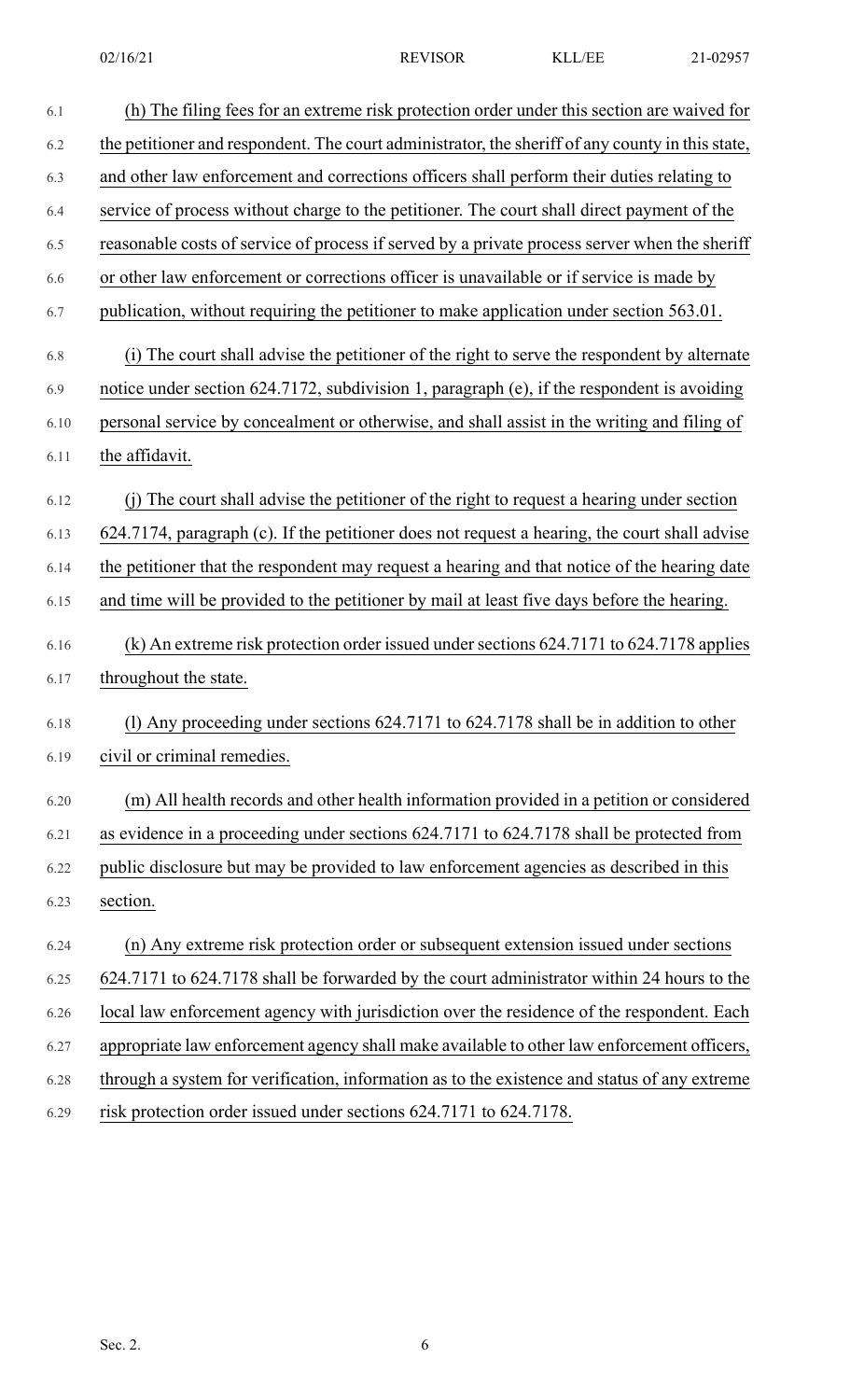| 7.1  | Sec. 3. [624.7172] EXTREME RISK PROTECTION ORDERS ISSUED AFTER                                   |
|------|--------------------------------------------------------------------------------------------------|
| 7.2  | <b>HEARING.</b>                                                                                  |
| 7.3  | Subdivision 1. Hearing. (a) Upon receipt of the petition for an order after a hearing, the       |
| 7.4  | court shall order a hearing which shall be held not later than 14 days from the date of the      |
| 7.5  | order for hearing.                                                                               |
| 7.6  | (b) The court shall advise the petitioner of the right to request an emergency extreme           |
| 7.7  | risk protection order under section 624.7174 separately from or simultaneously with the          |
| 7.8  | petition under this subdivision.                                                                 |
| 7.9  | (c) The petitioning agency shall be responsible for service of an extreme risk protection        |
| 7.10 | order issued by the court and shall further be the agency responsible for the execution of       |
| 7.11 | any legal process required for the seizure and storage of firearms subject to the order. Nothing |
| 7.12 | in this provision limits the ability of the law enforcement agency of record from cooperating    |
| 7.13 | with other law enforcement entities. When the petitioner is a family or household member         |
| 7.14 | of the respondent, the primary law enforcement agency serving the jurisdiction of residency      |
| 7.15 | of the respondent shall be responsible for the execution of any legal process required for       |
| 7.16 | the seizure and storage of firearms subject to the order.                                        |
| 7.17 | (d) Personal service of notice for the hearing may be made upon the respondent at any            |
| 7.18 | time up to 12 hours prior to the time set for the hearing, provided that the respondent at the   |
| 7.19 | hearing may request a continuance of up to five days if the respondent is served less than       |
| 7.20 | five days prior to the hearing, which continuance shall be granted unless there are compelling   |
| 7.21 | reasons not to do so. If the court grants the requested continuance, and an existing emergency   |
| 7.22 | order under section 624.7174 will expire due to the continuance, the court shall also issue      |
| 7.23 | a written order continuing the emergency order pending the new time set for the hearing.         |
| 7.24 | (e) If personal service cannot be made, the court may order service of the petition and          |
| 7.25 | any order issued under this section by alternate means. The application for alternate service    |
| 7.26 | must include the last known location of the respondent; the petitioner's most recent contacts    |
| 7.27 | with the respondent; the last known location of the respondent's employment; the names           |
| 7.28 | and locations of the respondent's parents, siblings, children, and other close relatives; the    |
| 7.29 | names and locations of other persons who are likely to know the respondent's whereabouts;        |
| 7.30 | and a description of efforts to locate those persons. The court shall consider the length of     |
| 7.31 | time the respondent's location has been unknown, the likelihood that the respondent's location   |
| 7.32 | will become known, the nature of the relief sought, and the nature of efforts made to locate     |
| 7.33 | the respondent. The court shall order service by first class mail, forwarding address requested, |
| 7.34 | to any addresses where there is a reasonable possibility that mail or information will be        |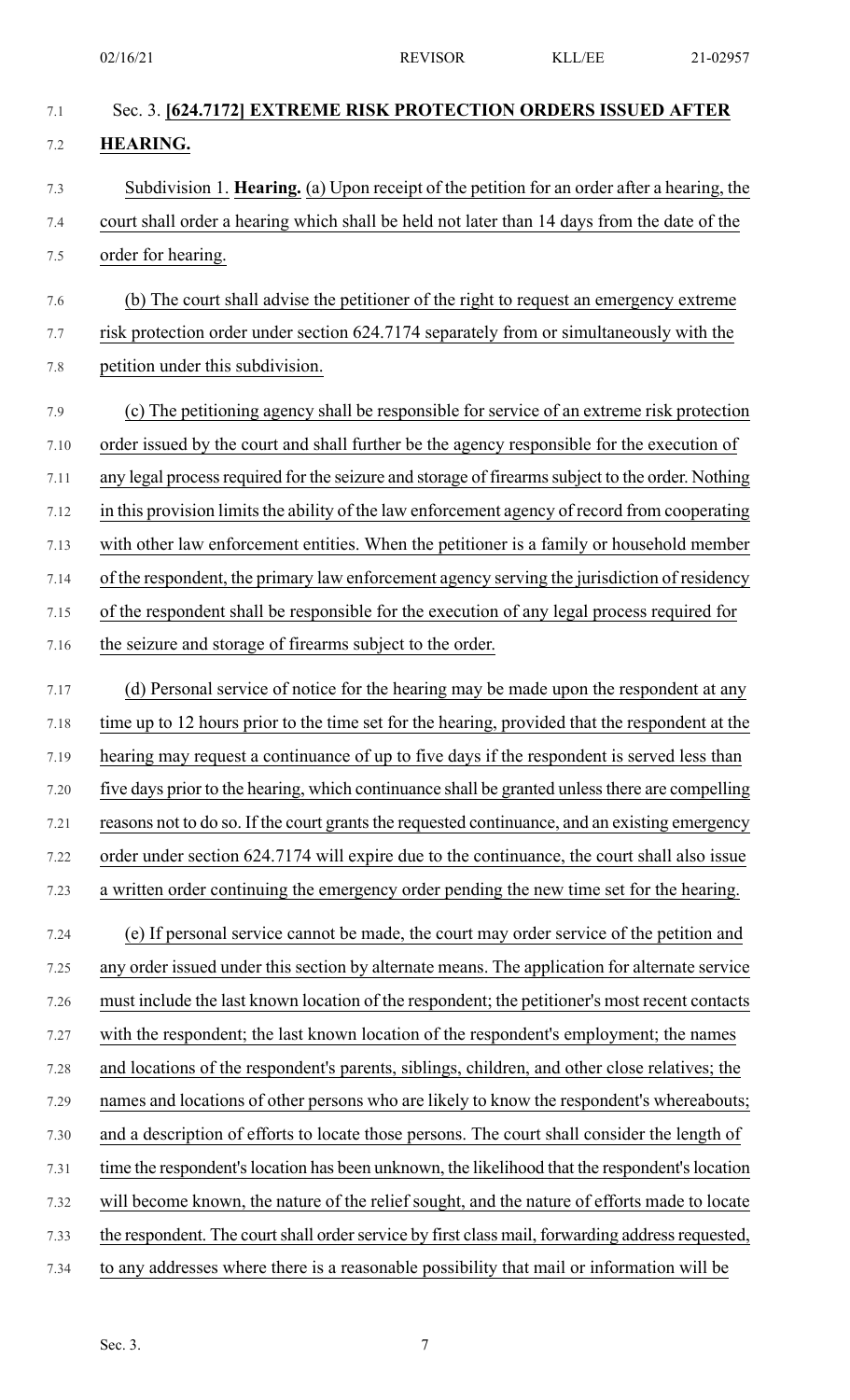| 8.1  | forwarded or communicated to the respondent. The court may also order publication, within        |
|------|--------------------------------------------------------------------------------------------------|
| 8.2  | or without the state, but only if it might reasonably succeed in notifying the respondent of     |
| 8.3  | the proceeding. Service shall be deemed complete 14 days after mailing or 14 days after          |
| 8.4  | court-ordered publication.                                                                       |
| 8.5  | Subd. 2. Relief by court. (a) At the hearing, the petitioner must prove by a preponderance       |
| 8.6  | of the evidence that the respondent poses a significant danger of bodily harm to self or other   |
| 8.7  | persons by possessing a firearm.                                                                 |
| 8.8  | (b) In determining whether to grant the order after a hearing, the court shall consider          |
| 8.9  | evidence of the following, whether or not the petitioner has provided evidence of the same:      |
| 8.10 | (1) a history of threats or acts of violence by the respondent directed toward another           |
| 8.11 | person;                                                                                          |
| 8.12 | (2) the history of use, attempted use, or threatened use of physical force by the respondent     |
| 8.13 | against another person;                                                                          |
| 8.14 | (3) a violation of any court order, including but not limited to orders issued under sections    |
| 8.15 | 624.7171 to 624.7178 or chapter 260C or 518B;                                                    |
| 8.16 | (4) a prior arrest for a felony offense;                                                         |
| 8.17 | (5) a conviction or prior arrest for a violent misdemeanor offense, for a stalking offense       |
| 8.18 | under section 609.749, or for domestic assault under section 609.2242;                           |
| 8.19 | (6) a conviction for an offense of cruelty to animals under chapter 343;                         |
| 8.20 | (7) the unlawful and reckless use, display, or brandishing of a firearm by the respondent;       |
| 8.21 | (8) a history of self-harm by the respondent; and                                                |
| 8.22 | (9) whether the respondent is named in an existing order in effect under sections 624.7171       |
| 8.23 | to 624.7178 or chapter 260C or 518B, or party to a pending lawsuit, complaint, petition, or      |
| 8.24 | other action under sections 624.7171 to 624.7178 or chapter 518B.                                |
| 8.25 | (c) In determining whether to grant the order after a hearing, the court may consider any        |
| 8.26 | other evidence that bears on whether the respondent poses a danger to the respondent's self      |
| 8.27 | or others.                                                                                       |
| 8.28 | (d) If the court finds there is a preponderance of the evidence to issue an extreme risk         |
| 8.29 | protection order, the court shall issue the order prohibiting the person from possessing a       |
| 8.30 | firearm for the duration of the order. The court shall inform the respondent that the respondent |
| 8.31 | is prohibited from possessing firearms and shall issue a transfer order under section 624.7175.  |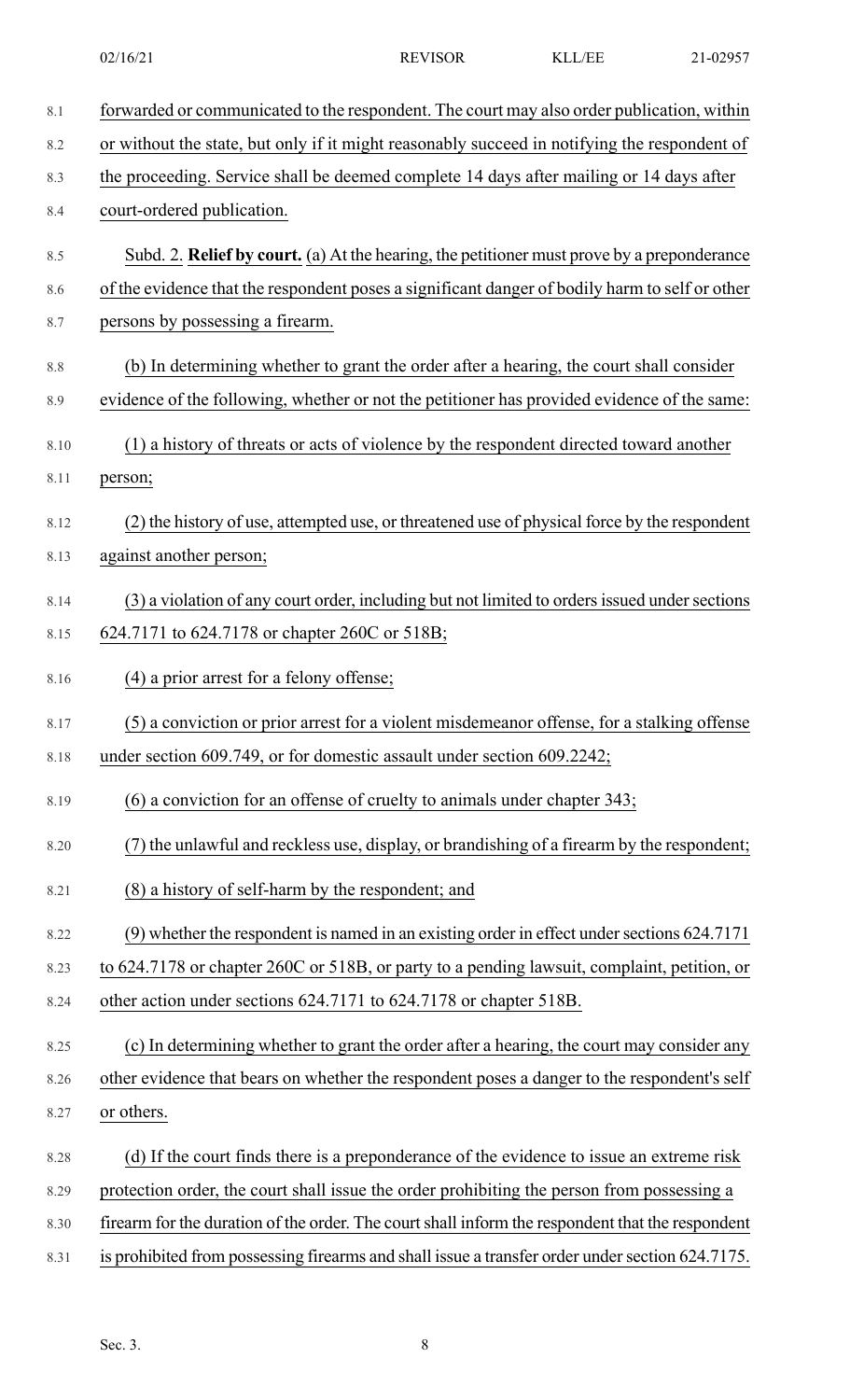02/16/21 REVISOR KLL/EE 21-02957

| 9.1  | The court shall also give notice to the county attorney's office, which may take action as it    |
|------|--------------------------------------------------------------------------------------------------|
| 9.2  | deems appropriate.                                                                               |
| 9.3  | (e) The order shall have a fixed period, to be determined by the court, of not less than         |
| 9.4  | six months and not more than two years, subject to renewal or extension under section            |
| 9.5  | 624.7173.                                                                                        |
| 9.6  | (f) If there is no existing emergency order under section 624.7174 at the time an order          |
| 9.7  | is granted under this section, the court shall determine by a preponderance of the evidence      |
| 9.8  | whether the respondent presents an immediate and present danger of bodily harm. If the           |
| 9.9  | court so determines, the transfer order shall include the provisions described in section        |
| 9.10 | 624.7175, paragraph (c).                                                                         |
| 9.11 | (g) If, after a hearing, the court does not issue an order of protection, the court shall        |
| 9.12 | vacate any emergency extreme risk protection order currently in effect.                          |
| 9.13 | (h) A respondent may waive the respondent's right to contest the hearing and consent             |
| 9.14 | to the court's imposition of an extreme risk protection order. The court shall seal the petition |
| 9.15 | filed under this section and section 624.7144 if a respondent who consents to imposition of      |
| 9.16 | an extreme risk protection order requests that the petition be sealed, unless the court finds    |
| 9.17 | that there is clear and convincing evidence that the interests of the public and public safety   |
| 9.18 | outweigh the disadvantages to the respondent of not sealing the petition. All extreme risk       |
| 9.19 | protection orders shall remain public.                                                           |
| 9.20 | Sec. 4. [624.7173] SUBSEQUENT EXTENSIONS AND TERMINATION.                                        |
| 9.21 | (a) Upon application by any party entitled to petition for an order under section 624.7172,      |
| 9.22 | and after notice to the respondent and a hearing, the court may extend the relief granted in     |
| 9.23 | an existing order granted after a hearing under section 624.7172. Application for an extension   |
| 9.24 | may be made any time within the three months before the expiration of the existing order.        |
| 9.25 | The order may be extended for a fixed period of at least six months and not to exceed two        |
| 9.26 | years, if the court makes the same findings by a preponderance of the evidence as required       |
| 9.27 | for granting of an initial order under section 624.7172, subdivision 2, paragraph (d). The       |
| 9.28 | court shall consider the same types of evidence as required for the initial order under section  |
| 9.29 | 624.7172, subdivision 2, paragraphs (b) and (c).                                                 |
| 9.30 | (b) Upon application by the respondent to an order issued under section 624.7172, the            |
| 9.31 | court may terminate an order after a hearing at which the respondent shall bear the burden       |
| 9.32 | of proving by a preponderance of the evidence that the respondent does not pose a significant    |
| 9.33 | danger of bodily harm to the respondent's self or to other persons by possessing a firearm.      |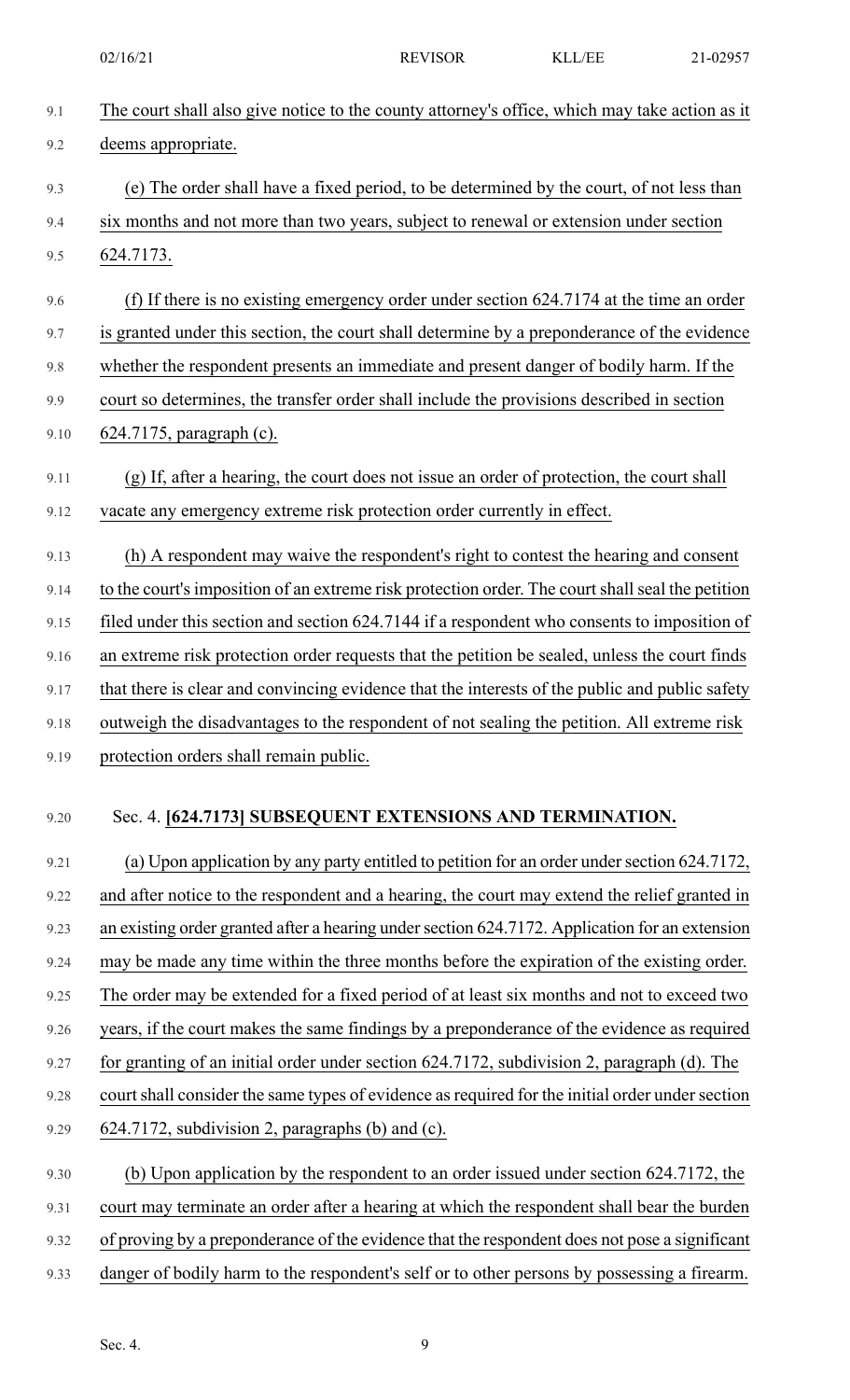| $10.1\,$ | Application for termination may be made one time for each year an order is in effect. If an      |
|----------|--------------------------------------------------------------------------------------------------|
| 10.2     | order has been issued for a period of six months, the respondent may apply for termination       |
| 10.3     | one time.                                                                                        |
| 10.4     | Sec. 5. [624,7174] EMERGENCY ISSUANCE OF EXTREME RISK PROTECTION                                 |
| 10.5     | <b>ORDER.</b>                                                                                    |
| 10.6     | (a) In determining whether to grant an emergency extreme risk protection order, the              |
| 10.7     | court shall consider evidence of all facts identified in section 624.7172, subdivision 2,        |
| $10.8\,$ | paragraphs (b) and (c).                                                                          |
| 10.9     | (b) The court shall advise the petitioner of the right to request an order after a hearing       |
| 10.10    | under section 624.7172 separately from or simultaneously with the petition.                      |
| 10.11    | (c) If the court finds there is reasonable grounds that (1) the respondent poses a significant   |
| 10.12    | danger of bodily harm to the respondent's self or to other persons by possessing a firearm,      |
| 10.13    | and (2) the respondent presents an immediate and present danger of bodily harm, the court        |
| 10.14    | shall issue an ex parte emergency order prohibiting the respondent from possessing a firearm     |
| 10.15    | for the duration of the order. The order shall inform the respondent that the respondent is      |
| 10.16    | prohibited from possessing firearms and shall issue a transfer order under section 624.7175,     |
| 10.17    | paragraph (c).                                                                                   |
| 10.18    | (d) A finding by the court that there is a basis for issuing an emergency extreme risk           |
| 10.19    | protection order constitutes a finding that sufficient reasons exist not to require notice under |
| 10.20    | applicable court rules governing applications for ex parte relief.                               |
| 10.21    | (e) The emergency order shall have a fixed period of 14 days unless a hearing is set             |
| 10.22    | under section 624.7172 on an earlier date, in which case the order shall expire upon a judge's   |
| 10.23    | finding that no order is issued under section 624.7172.                                          |
| 10.24    | (f) Except as provided in paragraph (g), the respondent shall be personally served               |
| 10.25    | immediately with a copy of the emergency order and a copy of the petition and, if a hearing      |
| 10.26    | is requested by the petitioner under section 624.7172, notice of the date set for the hearing.   |
| 10.27    | If the petitioner does not request a hearing under section 624.7172, an order served on a        |
| 10.28    | respondent under this section must include a notice advising the respondent of the right to      |
| 10.29    | request a hearing challenging the issuance of the emergency order, and must be accompanied       |
| 10.30    | by a form that can be used by the respondent to request a hearing.                               |
| 10.31    | (g) Service of the emergency order may be made by alternate service as provided under            |
| 10.32    | section 624.7172, subdivision 1, paragraph (e), provided that the petitioner files the affidavit |

10.33 required under that subdivision. If the petitioner does not request a hearing under section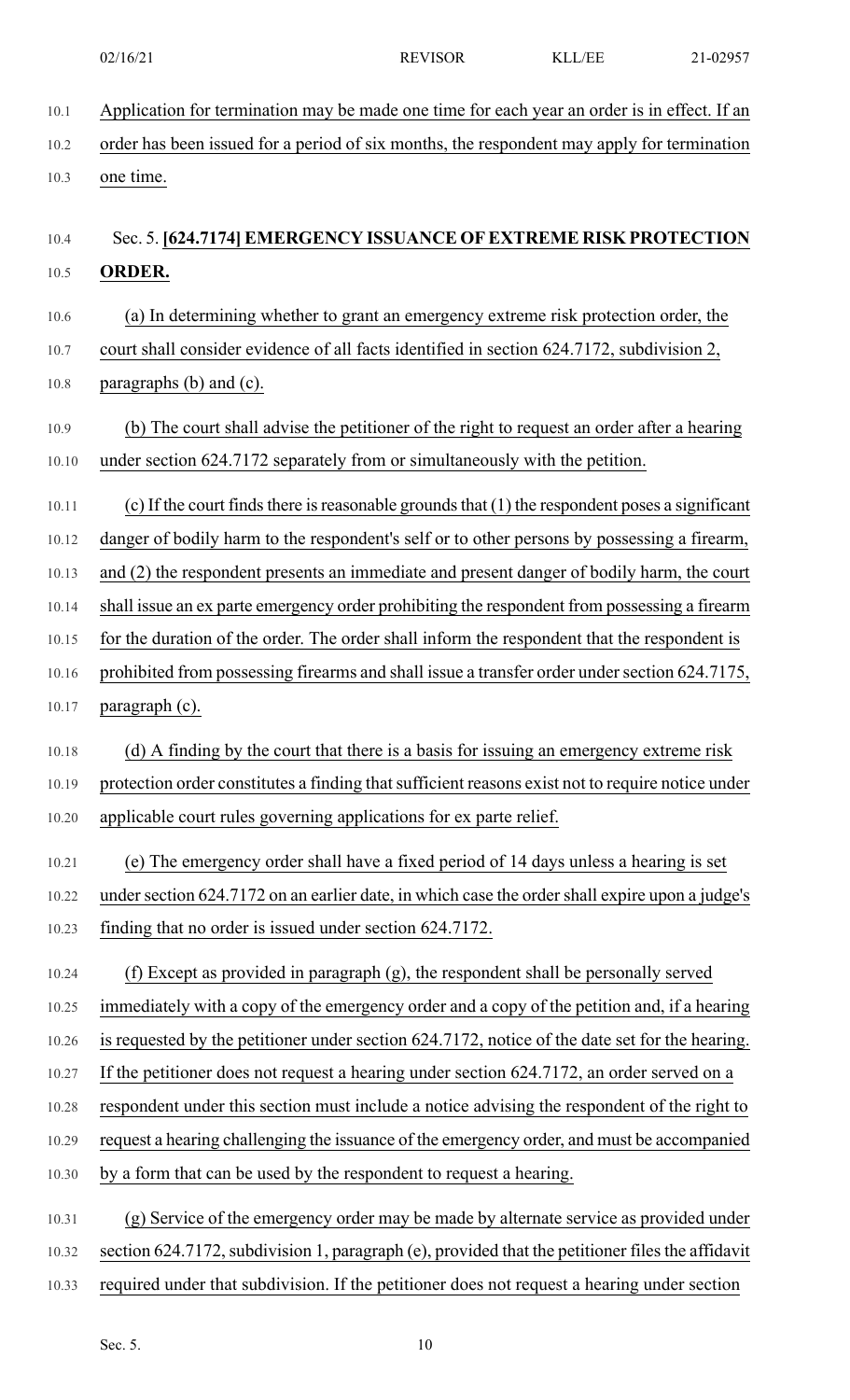- 11.1 624.7172, the petition mailed to the respondent'sresidence, if known, must be accompanied 11.2 by the form for requesting a hearing described in paragraph (f).
- 

#### 11.3 Sec. 6. **[624.7175] TRANSFER OF FIREARMS.**

- 11.4 (a) Except as provided in paragraph (b), upon issuance of an extreme risk protection 11.5 order, the court shall direct the respondent to transfer any firearms the person possesses as 11.6 soon as reasonably practicable, but in no case later than 24 hours, to a federally licensed 11.7 firearms dealer or a law enforcement agency. If the respondent elects to transfer the 11.8 respondent's firearms to a law enforcement agency, the agency must accept the transfer. 11.9 The transfer may be permanent or temporary. A temporary firearm transfer only entitles 11.10 the receiving party to possess the firearm and does not transfer ownership or title. If the 11.11 respondent makes a temporary transfer, a federally licensed firearms dealer or law 11.12 enforcement agency may charge the respondent a reasonable fee to store the firearms and 11.13 may establish policies for disposal of abandoned firearms, provided these policies require 11.14 that the respondent be notified prior to disposal of abandoned firearms. If a respondent 11.15 permanently transfers the respondent's firearms to a law enforcement agency, the agency 11.16 is not required to compensate the respondent and may charge the respondent a reasonable 11.17 processing fee. 11.18 (b) A person directed to transfer any firearms pursuant to paragraph (a) may transfer 11.19 any antique firearm, as defined in United States Code, title 18, section 921, paragraph (a), 11.20 clause (16), as amended, or a curio or relic as defined in Code of Federal Regulations, title 11.21 27, section 478.11, as amended, to a relative who does not live with the respondent after 11.22 confirming that the relative may lawfully own or possess a firearm. 11.23 (c) The respondent must file proof of transfer as provided in this paragraph. 11.24 (1) A law enforcement agency or federally licensed firearms dealer accepting transfer 11.25 of a firearm pursuant to this section shall provide proof of transfer to the respondent. The 11.26 proof of transfer must specify whether the firearms were permanently or temporarily 11.27 transferred and must include the name of the respondent, date of transfer, and the serial 11.28 number, manufacturer, and model of all transferred firearms. If transfer is made to a federally 11.29 licensed firearms dealer, the respondent shall, within two business days after being served 11.30 with the order, file a copy of proof of transfer with the law enforcement agency and attest
- 11.31 that all firearms owned or possessed at the time of the order have been transferred in
- 11.32 accordance with this section and that the person currently does not possess any firearms. If
- 11.33 the respondent claims not to own or possess firearms, the respondent shall file a declaration
- 11.34 of nonpossession with the law enforcement agency attesting that, at the time of the order,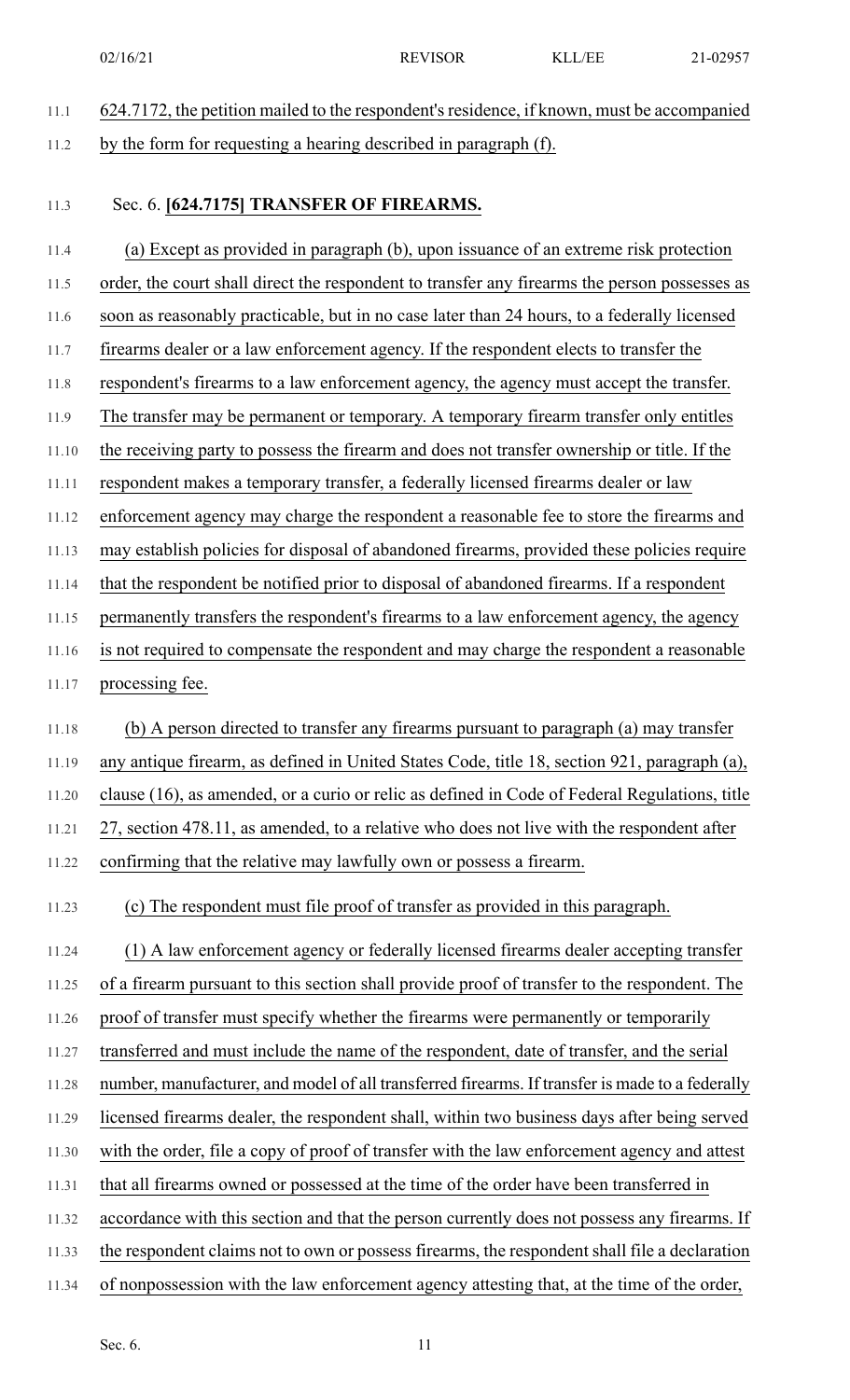12.1 the respondent neither owned nor possessed any firearms, and that the respondent currently 12.2 neither owns nor possesses any firearms. If the transfer is made to a relative pursuant to 12.3 paragraph (b), the relative must sign an affidavit under oath before a notary public either 12.4 acknowledging that the respondent permanently transferred the respondent's antique firearms, 12.5 curios, or relics to the relative or agreeing to temporarily store the respondent's antique 12.6 firearms, curios, or relics until such time as the respondent is legally permitted to possess 12.7 firearms. To the extent possible, the affidavit shall indicate the serial number, make, and 12.8 model of all antique firearms, curios, or relics transferred by the respondent to the relative. 12.9 (2) The court shall seal affidavits, proofs of transfer, and declarations of nonpossession 12.10 filed pursuant to this paragraph. 12.11 (d) If a court issues an emergency order under section 624.7174, or makes a finding of 12.12 immediate and present danger under section 624.7172, subdivision 2, paragraph (f), and 12.13 there is probable cause to believe the respondent possesses firearms, the court shall issue a 12.14 search warrant to the local law enforcement agency to take possession of all firearms in the 12.15 respondent's possession as soon as practicable. The local law enforcement agency shall, 12.16 upon written notice from the respondent, transfer the firearms to a federally licensed firearms 12.17 dealer. Before a local law enforcement agency transfers a firearm under this paragraph, the 12.18 agency shall require the federally licensed firearms dealer receiving the firearm to submit 12.19 a proof of transfer that complies with the requirements for proofs of transfer established in 12.20 paragraph (c). The agency shall file all proofs of transfer received by the court within two 12.21 business days of the transfer. A federally licensed firearms dealer who accepts a firearm 12.22 transfer pursuant to this paragraph shall comply with paragraphs (a) and (c) as if accepting 12.23 transfer directly from the respondent. If the law enforcement agency does not receive written 12.24 notice from the respondent within three business days, the agency may charge a reasonable 12.25 fee to store the respondent's firearms. A law enforcement agency may establish policies for 12.26 disposal of abandoned firearms, provided these policies require that the respondent be 12.27 notified prior to disposal of abandoned firearms.

#### 12.28 Sec. 7. **[624.7176] RETURN OF FIREARMS.**

12.29 Subdivision 1. **Law enforcement.** A local law enforcement agency that accepted

12.30 temporary transfer of firearms under section 624.7175 shall return the firearms to the

12.31 respondent upon request after the expiration of the order, provided the respondent is not

12.32 otherwise prohibited from possessing firearms under state or federal law.

12.33 Subd. 2. **Firearms dealer.** A federally licensed firearms dealer that accepted temporary

12.34 transfer of firearms under section 624.7175 shall return the transferred firearms to the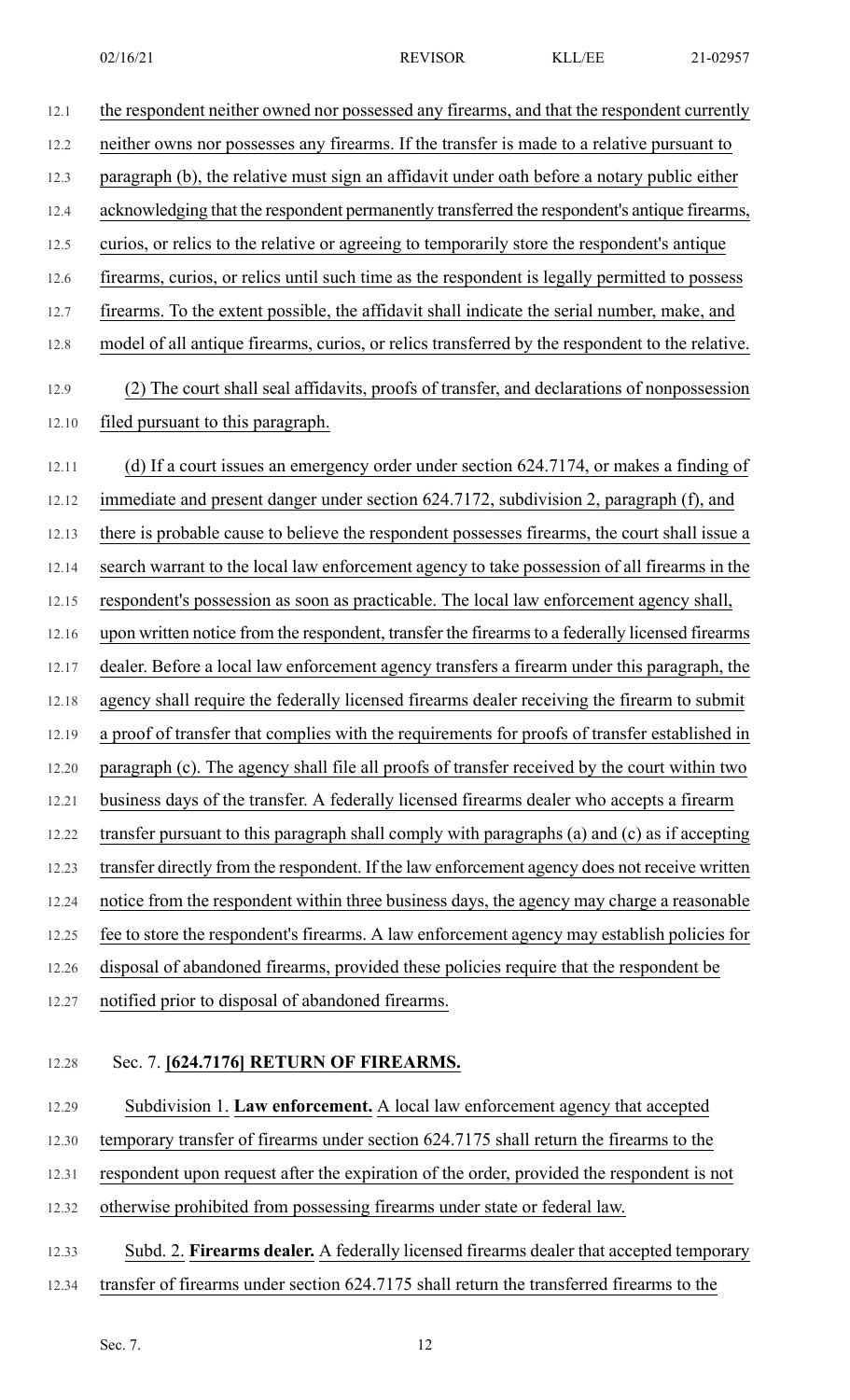- 13.1 respondent upon request after the expiration of the order, provided the respondent is not
- 13.2 otherwise prohibited from possessing firearms understate or federal law. A federally licensed
- 13.3 firearms dealer returning firearms shall comply with state and federal law as though
- 13.4 transferring a firearm from the dealer's own inventory.
- 13.5 Sec. 8. **[624.7177] OFFENSES.**
- 13.6 Subdivision 1. **False information or harassment.** A person who petitionsfor an extreme

13.7 risk protection order under section 624.7172 or 624.7174, knowing any information in the

13.8 petition to be materially false or with the intent to harass, abuse, or threaten, is guilty of a

- 13.9 misdemeanor.
- 13.10 Subd. 2. **Violation of order.** A person who possesses a firearm and knows or should
- 13.11 have known that the person is prohibited from doing so by an extreme risk protection order
- 13.12 under section 624.7172 or 624.7174, or by an order of protection granted by a judge or

13.13 referee pursuant to a substantially similar law of another state, is guilty of a misdemeanor

13.14 and shall be prohibited from possessing firearms for a period of five years. Each extreme

13.15 risk protection order granted under this chapter must contain a conspicuous notice to the

13.16 respondent regarding the penalty for violation of the order.

### 13.17 Sec. 9. **[624.7178] LIABILITY PROTECTION.**

13.18 Subdivision 1. **Liability protection for petition.** A chief law enforcement officer, or a 13.19 designee, or a city or county attorney, who, in good faith, decides not to petition for an 13.20 extreme risk protection order or emergency extreme risk protection order shall be immune 13.21 from criminal or civil liability.

13.22 Subd. 2. **Liability protection for storage of firearms.** A law enforcement agency shall 13.23 be immune from civil or criminal liability for any damage or deterioration of firearms,

13.24 ammunition, or weapons stored or transported pursuant to section 624.7175. This subdivision

13.25 shall not apply if the damage or deterioration occurred as a result of recklessness, gross

- 13.26 negligence, or intentional misconduct by the law enforcement agency.
- 13.27 Subd. 3. **Liability protection for harm following service of an order or execution of** 13.28 **a search warrant.** A peace officer, law enforcement agency, and the state or a political 13.29 subdivision by which a peace officer is employed has immunity from any liability, civil or 13.30 criminal, for harm caused by a person who isthe subject of an extreme risk protection order, 13.31 a search warrant issued pursuant to section 624.7175, paragraph (d), or both, after service 13.32 of the order or execution of the warrant, whichever comes first, if the peace officer acts in
- 13.33 good faith in serving the order or executing the warrant.